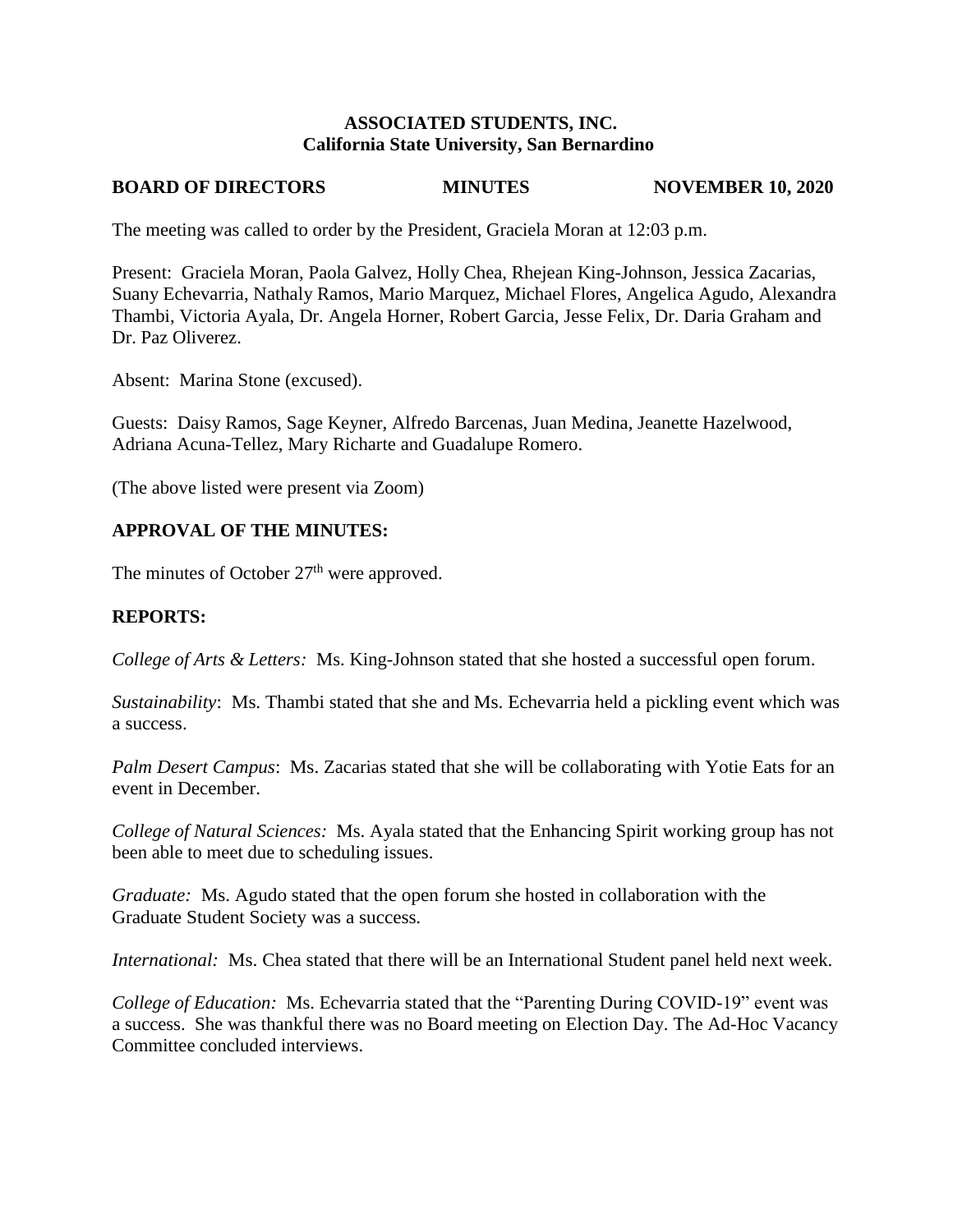#### *Minutes*

*Executive Director*: Mr. Felix stated that ASI will be providing four \$500.00 scholarships for students who have demonstrated service to the Native American Community. He deferred to the following: Ms. Keyner who gave a detailed report on behalf of programs. Ms. Ramos gave a detailed report on behalf of Legislative Affairs; she introduced the two new Student Advocates, Ms. Acuna-Tellez and Ms. Richarte. Mr. Medina gave a detailed report on behalf of Coyote Connection and CLC.

*Staff Council*: Mr. Garcia stated that the Staff Council met last week to discuss the Fall 2020 graduate pins.

*President:* Ms. Moran reminded the Board that they must maintain a good academic standing to remain on the Board.

## **ADOPTION OF AGENDA:**

M/S Felix/Garcia: To approve the adoption of the agenda. Passed unanimously.

#### **NEW BUSINESS:**

#### **BD 133-20 M/S Echevarria/Ayala: Appointment of Guadalupe Romero as a student-atlarge representative to the ASI Board of Directors.**

Ms. Echevarria spoke in favor of Ms. Romero.

Mr. Felix deferred to Ms. Romero who stated that she is looking forward to serving the students.

Passed (15/0/0).

## **BD 134-20 M/S Ayala/Echevarria: Appointment of Carlene Luna as the Athletics representative to the ASI Board of Directors.**

Ms. Ayala spoke in favor of Ms. Luna.

Passed (15/0/0).

### **BD 135-20 M/S Zacarias/Ayala: Appointment of Christine Pangan as the Housing representative to the ASI Board of Directors.**

Ms. Zacarias spoke in favor of Ms. Pangan.

Passed (15/0/0).

**BD 136-20 M/S Zacarias/Felix: Permission to transfer \$11,250.00 from ASI Box Office – Box Office Management Assistant (601897-RN001-A4400) to A.S. Corporate Personnel – Temporary Part-Time Employees (601302-RN001-A4100) to cover the shortfall in the account.**